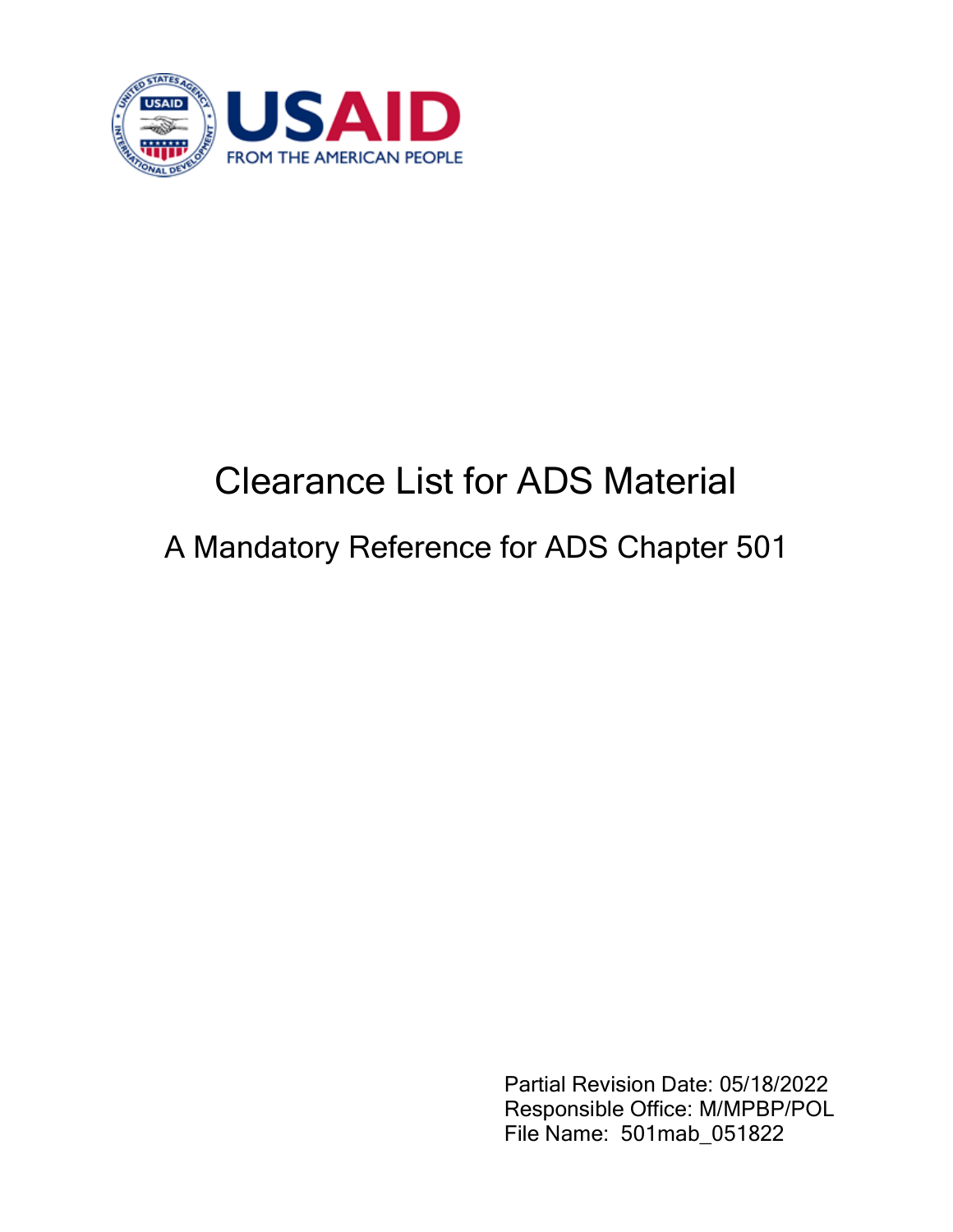## **Clearance List for ADS Material**

## **During the Agency-wide clearance process, M/MPBP sends new or revised ADS material to the following ADS Clearing Officials:**

| <b>Clearing Official</b>                         | <b>Office Symbol</b> | <b>Bureau/Independent Office</b>                                                                       |
|--------------------------------------------------|----------------------|--------------------------------------------------------------------------------------------------------|
| Sharon Mangin Nwankwo<br>Wanda Dieudonne         | Asia                 | <b>Bureau for Asia</b>                                                                                 |
| Dawn Heuschel<br>Maria Naldo-Fontelo             | ME                   | Bureau for the Middle East                                                                             |
| Don Niss<br>Maria Sisk                           | AFR/DP               | Bureau for Africa                                                                                      |
| Eric Duneman                                     | <b>CPS</b>           | Bureau for Conflict Prevention and Stabilization                                                       |
| <b>Albert Decie</b>                              | E&E                  | Bureau for Europe and Eurasia                                                                          |
| Khadja Collins<br>Domenic Ionta                  | <b>DDI</b>           | Bureau for Development, Democracy, and Innovation                                                      |
| Danielle Mutone-Smith<br>Heather McGonagle (alt) | <b>BHA</b>           | Bureau for Humanitarian Assistance                                                                     |
| Angela Russell                                   | <b>OCRD</b>          | Office of Civil Rights and Diversity                                                                   |
| Christina Reyes                                  | GC/LE                | <b>General Counsel</b>                                                                                 |
| Monika Rosier<br><b>Audrey Armstrong</b>         | <b>HCTM</b>          | Human Capital and Talent Management                                                                    |
| Jennifer Mock<br>Wallace Lloyd                   | <b>GH/PDMS</b>       | <b>Bureau for Global Health</b>                                                                        |
| Christina Corbett<br>Erin Means                  | LAC/AA               | Bureau for Latin America and the Caribbean, Office of the<br>Assistant Administrator                   |
| Rosemary Heath                                   | <b>LPA</b>           | Bureau for Legislative and Public Affairs                                                              |
| Dorothea Malloy<br>Charleta Dixon (alt.)         | M/CFO/FPS            | Bureau for Management, Office of the Chief Financial Officer,<br>Financial Policy and Support Division |
| Eileen Simoes                                    | M/MPBP               | Bureau for Management, Management Policy, Budget and<br>Performance                                    |
| Wendy Fujka<br>Sharon Baker (alt)                | M/OAA/P              | Bureau for Management, Office of Acquisition and Assistance                                            |
| Luby Harvey<br>Carolyn McCallum (alt.)           | M/MS                 | Bureau for Management, Office of Management Services                                                   |
| Leslie Petersen                                  | M/MS/OMD             | Bureau for Management, Office of Management Services,<br>Overseas Management Division                  |
| Teneshia Alston                                  | <b>OSDBU</b>         | Office of Small and Disadvantaged Business Utilization                                                 |
| Kerri DiZoglio<br><b>William Adams</b>           | <b>PPL</b>           | Bureau of Policy, Planning and Learning                                                                |
| Daniel Robinson                                  | <b>RFS</b>           | Bureau for Resilience and Food Security                                                                |

*Text highlighted in yellow indicates that the material is new or substantively revised.*